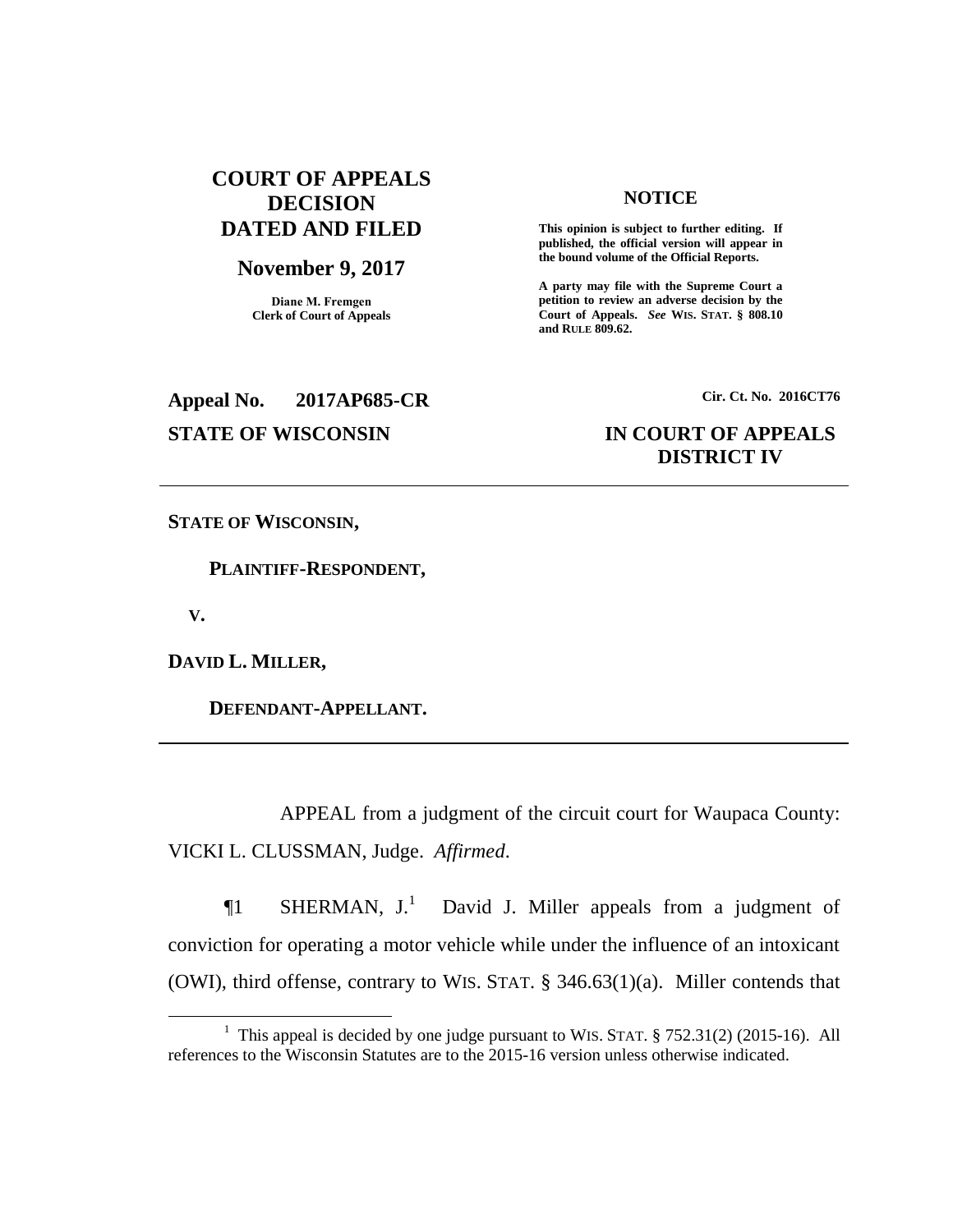the circuit court erred in denying his motion to suppress evidence on the ground that the arresting officer lacked reasonable suspicion to perform a traffic stop. For the reasons discussed below, I affirm.

### **BACKGROUND**

¶2 On February 22, 2016 at 3:16 a.m., Waupaca County Deputy Sheriff Matthew Whitaker observed Miller's vehicle making "choppy movements" through a curve. Deputy Whitaker also observed Miller's vehicle "weaving within" its lane, traveling on both the fog line and the centerline. Deputy Whitaker activated his squad's emergency lights and stopped Miller.

¶3 Miller was charged with OWI and operating with a prohibited blood alcohol level, both as third offenses. Miller moved to suppress evidence obtained from the traffic stop on the ground that Deputy Whitaker did not have reasonable suspicion to stop Miller's vehicle. At the suppression hearing, Deputy Whitaker was the only witness to testify, and a DVD of the squad video was introduced upon the stipulation of both Miller and the State. Deputy Whitaker explained that the squad video began recording thirty seconds prior to Deputy Whitaker activating his emergency lights. The court denied the motion, stating:

> I believe based on the testimony that was presented at the motion hearing, as well as the observations on the videotape—and I take into account not just the driving behavior that was observed, but also the time of day being 3:16 in the morning, which I think is significant as well. I will find that the officer did have reasonable suspicion to stop [] Miller's vehicle, so I will deny the motion.

Following the denial of his motion to suppress, Miller pled no contest to OWI, third offense. Miller appeals.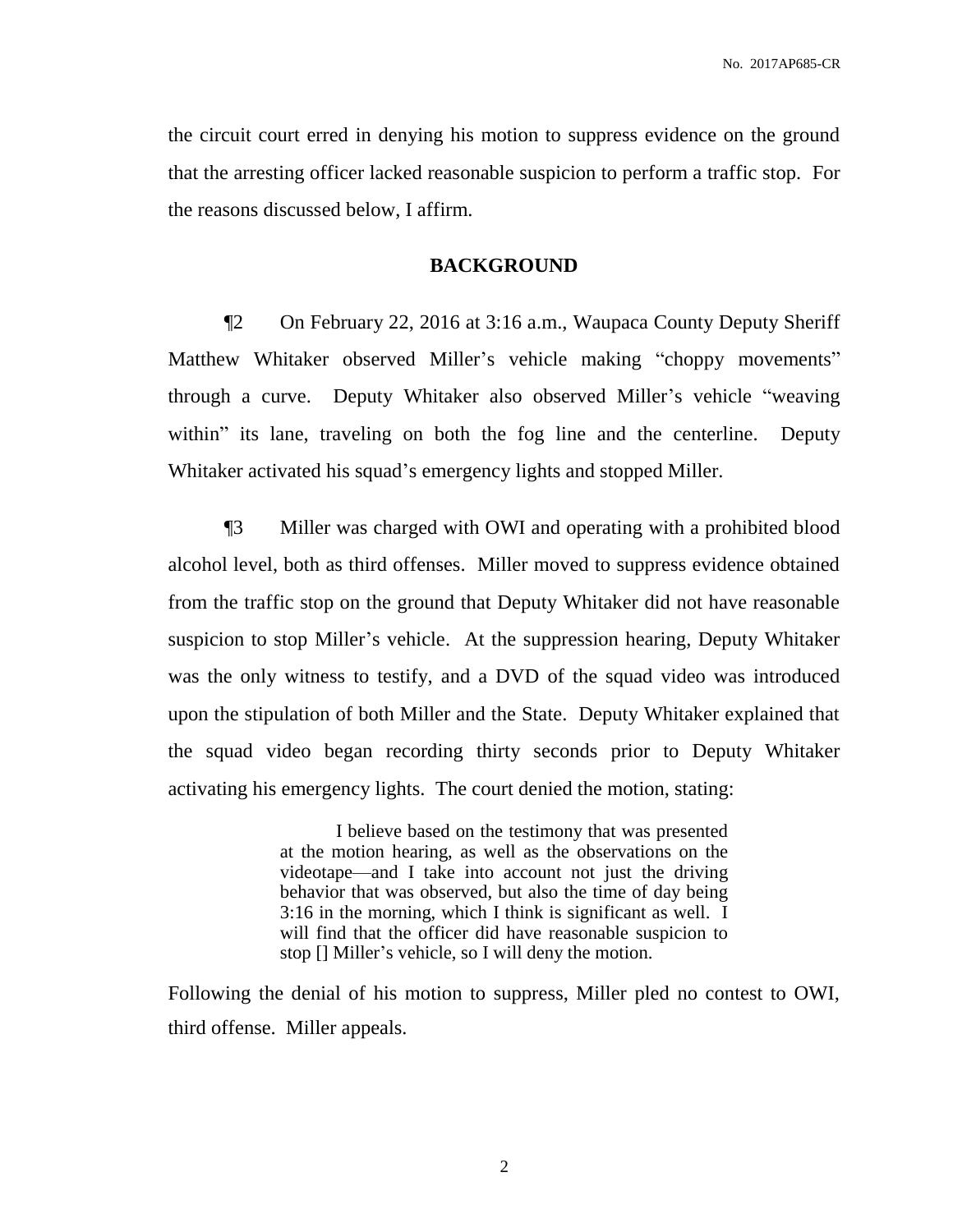#### **DISCUSSION**

¶4 The single issue on appeal is whether Deputy Whitaker had reasonable suspicion to stop Miller's vehicle.

¶5 An investigatory stop is a seizure under the Fourth Amendment to the United States Constitution. *State v. Post*, 2007 WI 60, ¶10, 301 Wis. 2d 1, 733 N.W.2d 634. In order for an investigatory stop to be constitutionally valid, an officer must have at least reasonable suspicion that a crime or traffic violation is being committed, has been committed, or will be committed. *See State v. Popke*, 2009 WI 37, ¶11, 317 Wis. 2d 118, 765 N.W.2d 569. The officer's reasonable suspicion must be particularized and objective, and is viewed in light of the totality of the circumstances. *State v. Walli*, 2011 WI App 86, ¶8, 334 Wis. 2d 402, 799 N.W.2d 898.

¶6 Whether reasonable suspicion exists for a traffic stop is a question of constitutional fact, which presents a mixed question of fact and law on review. **Post**, 301 Wis. 2d 1,  $\mathbb{R}$ . This court will uphold a circuit court's factual findings unless they are clearly erroneous, but will independently decide whether those facts meet the constitutional standard. *Id.*

¶7 Where only documentary evidence is involved, our review of the facts is de novo, rather than for an erroneous exercise of discretion. *See State ex rel. Sieloff v. Golz*, 80 Wis. 2d 225, 241-242, 258 N.W.2d 700 (1977). Both parties agree that the squad video should be treated as documentary evidence. However, as explained above in ¶3, the squad video is not the only evidence presented, and it is clear from the circuit court's decision that the court denied Miller's motion to suppress based on the testimony of Deputy Whitaker and only used the squad video as support. I conclude, therefore, that the primary use of the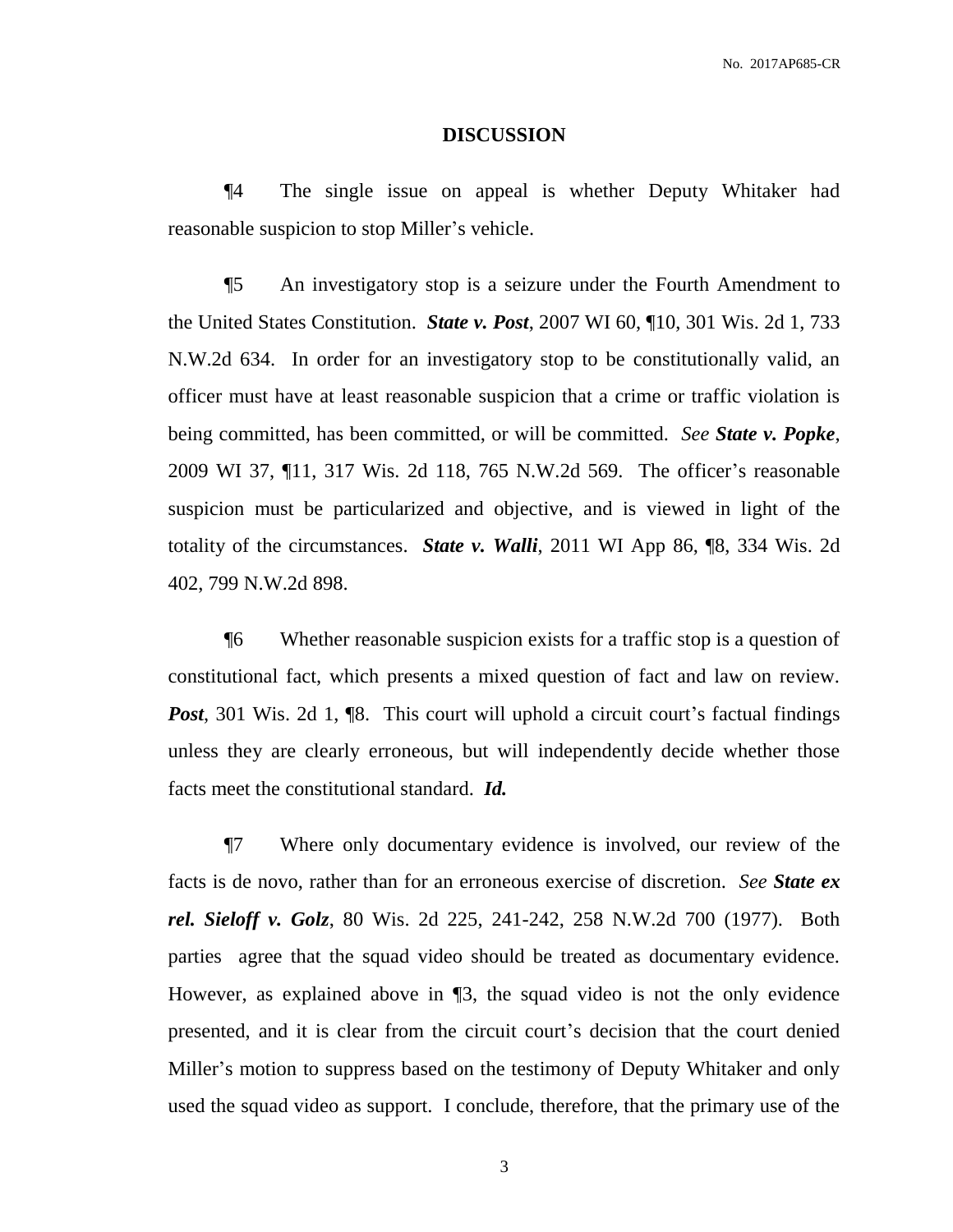video was to assess the credibility of the testimony of Deputy Whitaker. Nonetheless, I have viewed the video de novo.

¶8 I turn first to the question of whether the circuit court's findings are clearly erroneous. The circuit court found that at the time of the investigatory stop, Deputy Whitaker: was aware that the time was 3:16 a.m.; observed Miller's vehicle making choppy movements through a curve; and observed Miller's vehicle weaving within the vehicle's lane, traveling on the fog line and on or over the centerline. These findings are entirely consistent with Deputy Whitaker's testimony. Further, nothing in the video directly contradicts Deputy Whitaker's testimony or the court's findings. The video shows Miller weaving within the lane and driving on the fog line and the centerline. It is not clear from the video whether or not Miller actually crossed the centerline. Accordingly, I conclude that the circuit court's findings are not clearly erroneous.

¶9 Having determined that the circuit court's factual findings are not clearly erroneous, I turn to the final question—whether the facts as found by the circuit court would lead a reasonable police officer to conclude that Miller was committing a crime, in this case operating while intoxicated.

¶10 Relying on *U. S. v. Lyons*, 7 F.3d 973, 974 (10th Cir. 1993), Miller argues that weaving within a lane of travel is not sufficient to justify an investigatory stop. Miller's reliance is misplaced and unpersuasive.

¶11 In *Lyons*, a police officer made an investigatory stop after having seen the defendant's vehicle weave three or four times in a single lane. *Id.* at 974. Recognizing "the universality of drivers' 'weaving' in their lanes," the court in *Lyons* cautioned that allowing weaving alone to justify an investigatory stop may subject many innocent people to seizure. *Id.* at 976.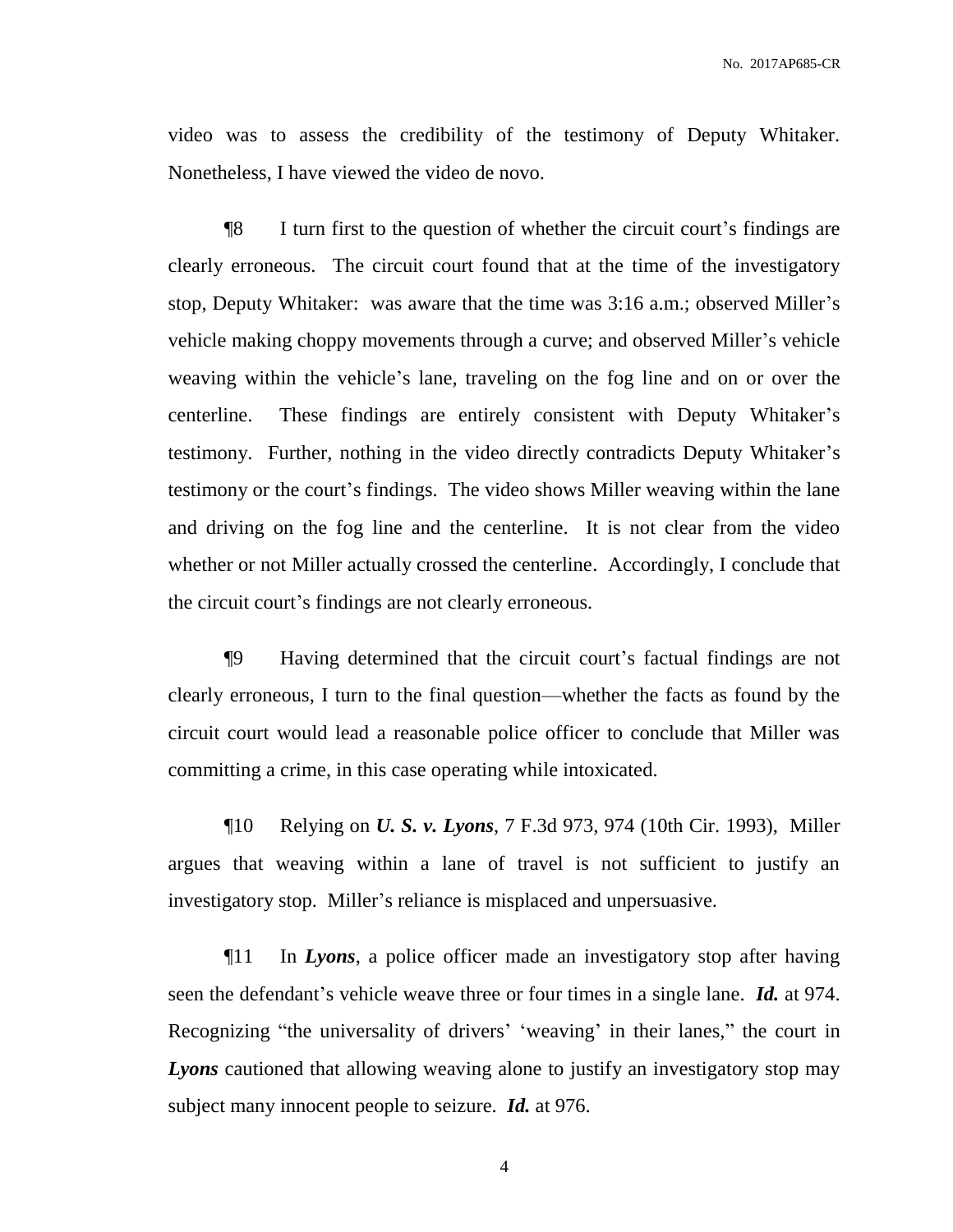No. 2017AP685-CR

¶12 *Lyons* is at most only persuasive in Wisconsin. *See Kaloti Enterprises, Inc. v. Kellogg Sales Co.,* 2005 WI 111, ¶23, 283 Wis. 2d 555, 699 N.W.2d 205. Here, Miller's use of *Lyons* directly contradicts *Post,* which is mandatory Wisconsin precedent. The Wisconsin Supreme Court in *Post* considered *Lyons* and was not persuaded. *Post*, 2007 WI 60, ¶20.

¶13 In *Post*, our Supreme Court rejected a call to adopt a bright line rule that weaving within a lane is always sufficient to justify an investigatory stop. *Id.*, ¶21. The court also rejected a call to adopt a bright-line rule that weaving within a lane alone can never give rise to reasonable suspicion necessary to justify an investigatory stop unless the movements are erratic, unsafe, or illegal. *Id.*, ¶22. Instead, the court concluded that a vehicle's movements within its lane of traffic are part of the totality of the circumstances that can justify such a stop. *See id.***,** ¶2. The facts that the court found sufficient in *Post* are similar to those now before me.

¶14 In *Post*, the supreme court found the following facts sufficient to give rise to reasonable suspicion justifying an investigatory stop. Post was traveling in a lane that was 22 - 24 feet wide, encompassing an unmarked parking lane bounded by a curb, as well as the lane of travel. The arresting officer observed Post driving at least partially in the unmarked parking lane. As the officer followed Post, the officer observed Post's vehicle traveling repeatedly in a smooth "S-type" pattern within its lane. The officer testified that Post's car traveled approximately ten feet from side to side, coming within 12 inches of the centerline and within six to eight feet of the curb. The S pattern was repeated several times over two blocks. The movement was neither erratic nor jerky, and the car did not come close to hitting any other vehicles or hitting the curb, but Sergeant Sherman testified that the manner of Post's driving was a "'clue that he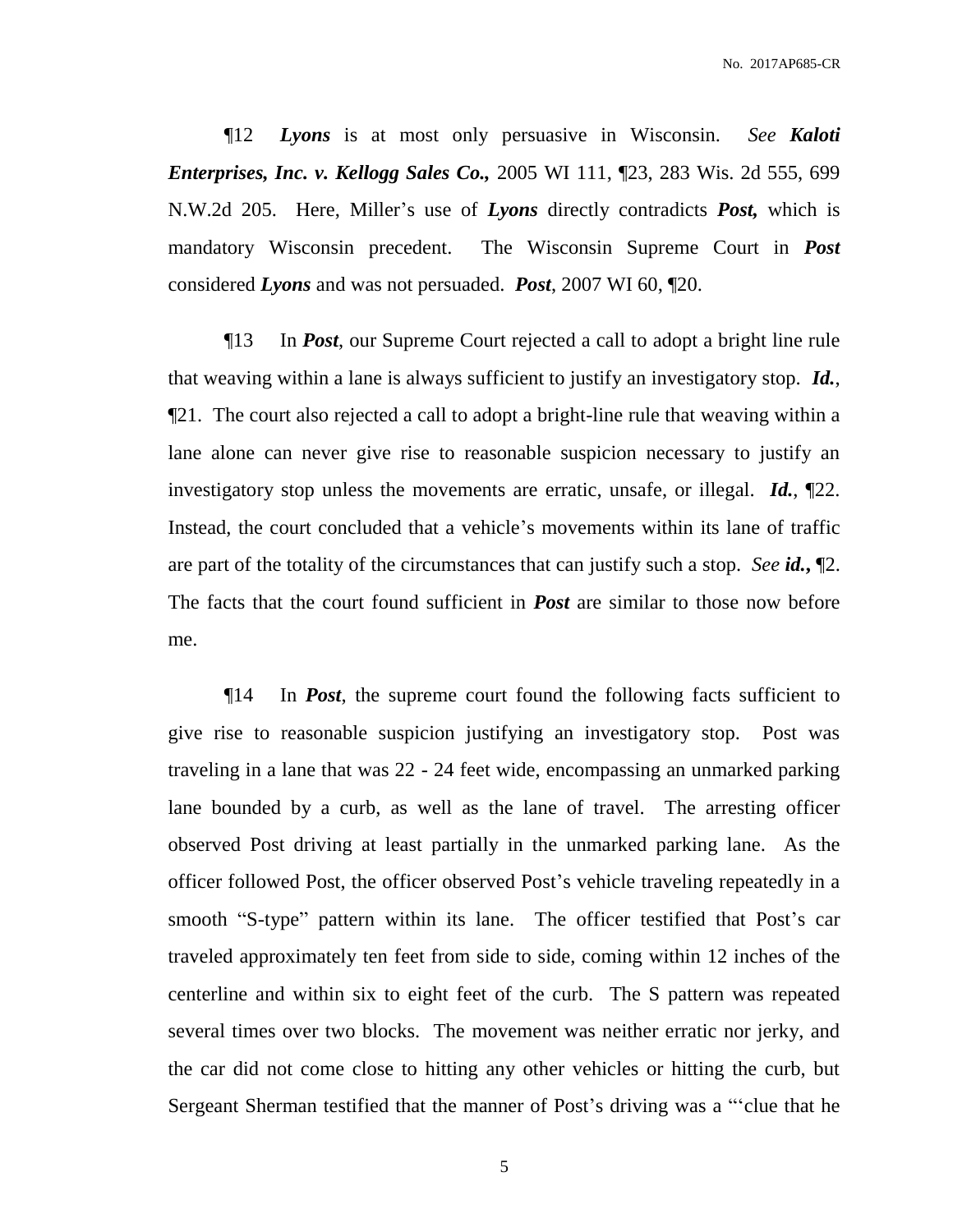No. 2017AP685-CR

may be intoxicated.'" *Id.*, ¶5. The circuit court held that this was sufficient under the totality of the circumstances to provide reasonable suspicion for the stop. The court of appeals reversed, concluding that slight deviations within a single lane of travel do not give rise to reasonable suspicion. *Id.*, ¶7.

¶15 In *Post*, the totality of the circumstances was largely confined to weaving within the lane, although the weaving was substantial and not just "'slight deviations within one lane of travel.'" *Id.*, ¶29. While the weaving was confined to the lane of travel, that lane was nearly twice as wide as a normal lane of travel. *Id.*, [36. The court also took into account the time of the incident, which was 9:30 p.m., although it was unclear what significance the court attached to that time. *Id.*

¶16 The driving which led Deputy Whitaker to stop Miller took place at 3:16 a.m. and involved more than merely weaving within the lane of travel. Even if Miller did not cross the centerline, Miller traveled upon both the centerline and the fog line. That is somewhat more aggravated than simply weaving within the lane of travel, just as Post's weaving within his unusually wide lane was more than simply weaving within the lane of travel. In addition, Deputy Whitaker observed Miller making choppy movements while driving around a curve. Taken together, the circumstances here are not particularly close. Deputy Whitaker observed more articulable facts to arouse his reasonable suspicion than the arresting officer observed Post. Accordingly, I conclude that Deputy Whitaker had reasonable suspicion to believe that Miller was driving while under the influence and, therefore, affirm.

### **CONCLUSION**

¶17 For the reasons discussed above, I affirm.